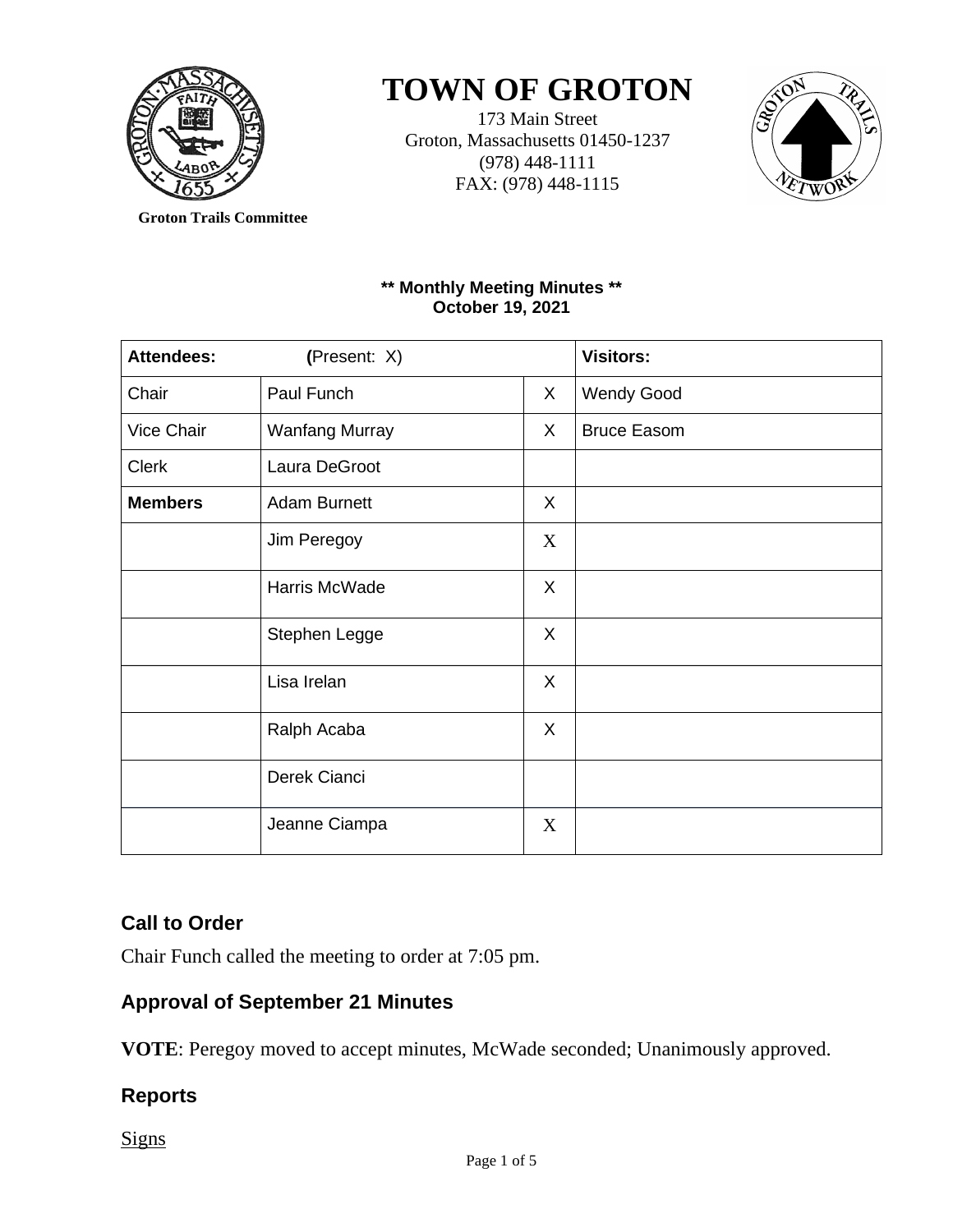Have signs from Olin Lathrop for Surrenden Farms; Funch and Legge have put 6 signs up on location and reviewed locations with Committee. Additional few may be needed. Question about whether dogs allowed on Farms land. McWade clarified dogs allowed per kiosk signage. However, dogs not allowed on Groton School land.

Committee discussed General Field area. Paths noted as trails on [GrotonTrails.org](http://grotontrails.org/) are in need of mowing, but GTC would need to coordinate with Groton Conservation Trust (the Trust) regarding timing due to bird nesting and/or haying efforts. Exceptionally wet conditions this summer have hindered summer/fall mowing. Next Steps: GTC to notify the Trust to inform them GTC can mow it, but the Trust needs to provide permission and communicate viable time. Chair Funch to contact landowners to discuss.

### Social Media

Irelan updated Committee regarding discussion with Russ Harris of the Groton Herald about a "Trails Report".

Irelan walked through Harris' suggested guideline for content:

- Two subject areas: informational, educational
- Content must be short and to the point, bullets. Not intended to be a story. Consider Animal Control report and/or Police report as examples.

Informational

- Bullets about trails project status (Committee/Funch indicated we submit only completed projects)
- Animal sightings along the trails e.g., bears what to do if you see a bear
- Point people to email address for questions or more information Committee discussed the possible need for Gmail account if emails sent to town account not reliably forwarded

Educational

- Trail of the Month which trail, where, why
- Timely topics such as information about hunting season
- Description about how trail work is performed how Committee goes about designing and building a new trail, bridge design, etc.

Photos

- Committee encouraged to submit photos. Must be submitted in separate email. Indicate which go with Trails section and which he may want to use elsewhere in the paper. Harris may or may not be able to use what gets submitted at the time submitted depending on available space in issue.
- Legge commented on the need for good photos to use in Annual Report.
- Irelan commented on the need for good photos with locations for Facebook postings.

### Website and Interactive Map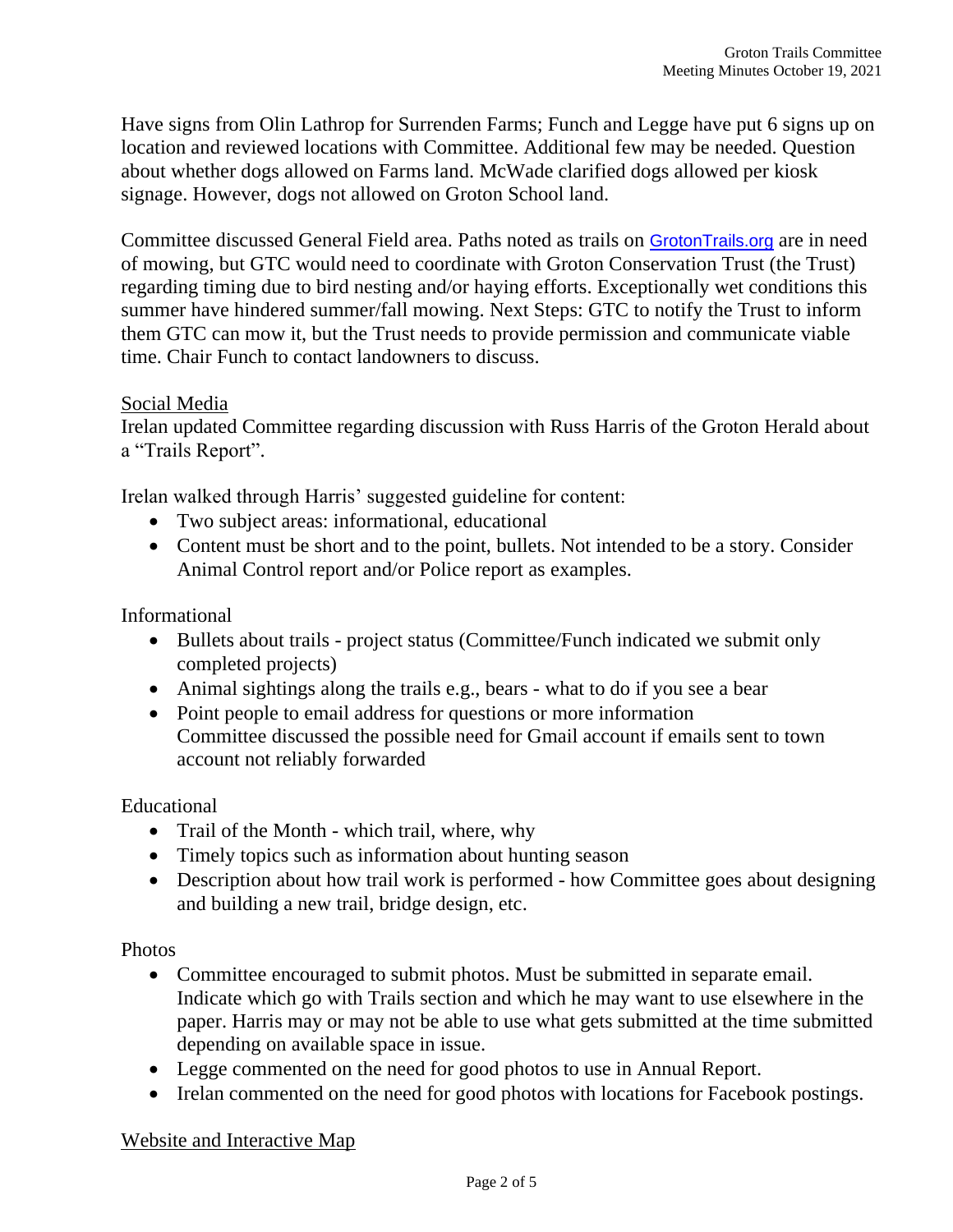Peregoy changed the default zoom level. Updates needed: Priest Trail trailhead on private drive off Martins Pond – discussed that there was no area for parking so adding a parking icon to the trail map was unnecessary.

Peregoy discussed option to put Trail Report icon in upper right menu area to allow trails community to submit information about trail maintenance concerns. Functionality would read user location on map when sent so Committee would have exact location relating to trail concern.

Peregoy discussed ideas communicated by booth visitors during GrotonFest: ability to download.

Funch reviewed some areas on map noted as a trail that are not and vice-versa. To submit to Peregoy for map updates.

Murray asked whether Lathrop provided description about how he has been capturing GPS locations to upload into Open Street Map for GTC trail map updates. Lathrop did offer to sit down with anyone interested to walk through his process.

## **Project Reports**

## Whispering Brook

Proposed trail connects two existing trailheads - one NW one SE. Murray did walkthrough to survey area conditions for new trail suitability. Small section in NW section is wet and problematic. Murray suggests first best step is to perform some general trail maintenance within the existing trail corridor to clear low-lying brush from high area. Follow-up with logs to be placed to guide trail users to high area.

Burnett questioned whether anyone had reviewed documentation from Conservation Commission regarding what they will allow in this area - what are the restrictions? Funch explained the RDA previously submitted and approved by Conservation Commission is for a trail in that area, for which no restrictions were identified, but that the addition of any structure would require another RDA to be filed.

### Sorhaug Loop Trail/Sorhaug Woods

New bridge complete. One beam was completely broken, other beam exhibited rot, so bridge deemed unsafe for any travelers, particularly horses. Required Wetlands Protection Act Emergency Certification Form.

Conservation Commission met last Tuesday to discuss landowner concern about new loop trail location and property boundaries. The Conservation Commission reaffirmed it as a good idea to have a trail in the location but will send a letter to the landowner stating their understanding of property boundaries and requesting feedback from owner on the same.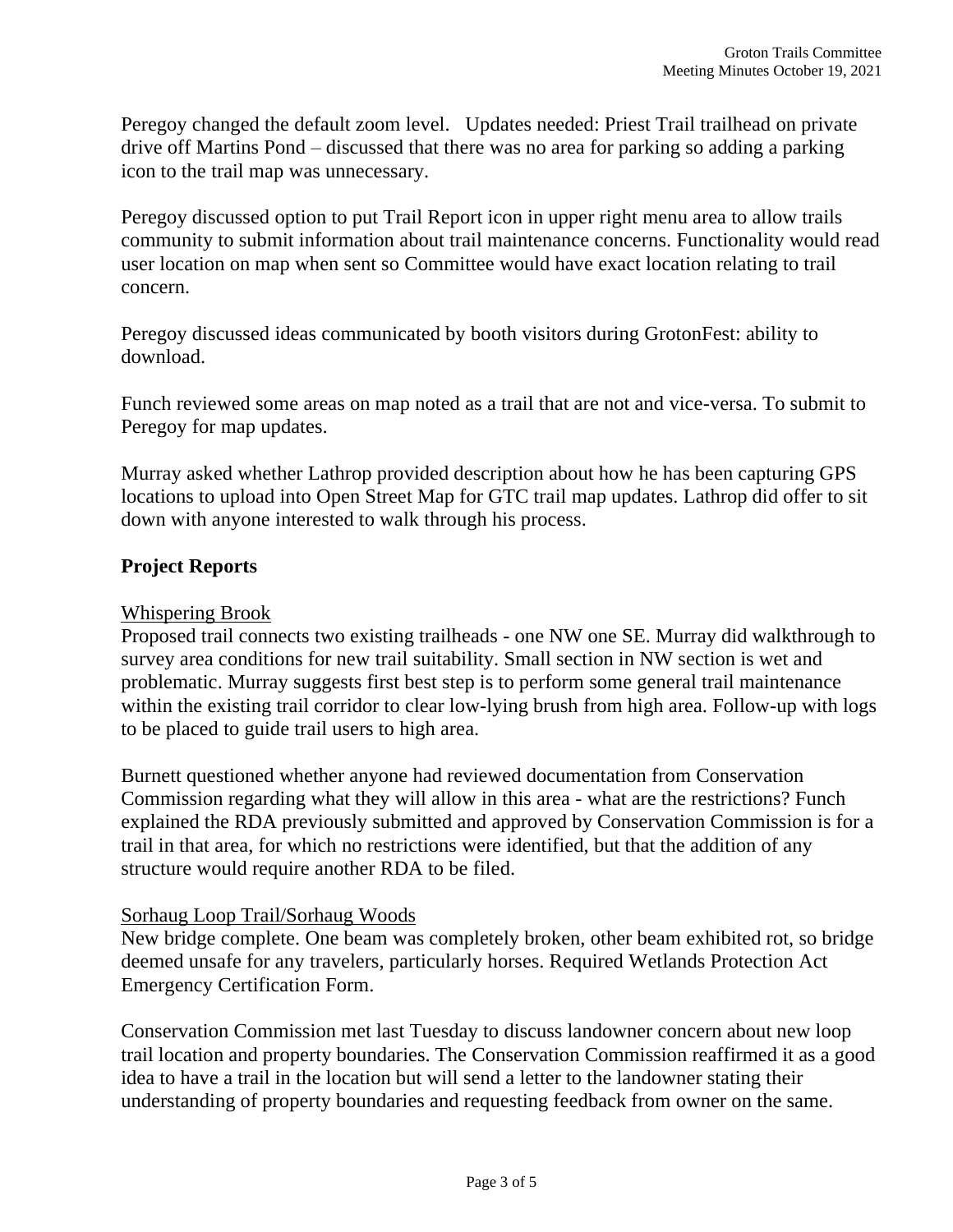Easom explained he was unaware whether the letter has yet been sent. Easom also indicated the Conservation Commission has not put a stop to trail work in this area.

#### Marion Stoddard Riverwalk Trail

Funch and Burnett surveyed J. Harry Rich State Forest and the area of the Old Town Dump. Soil in Town Dump area would need to get tested for safety. Burnett to put together a plan to submit (ground water pits, soils) in order to make some decisions about safety of this as a location for a trail. May require additional soil cap or other remediation steps before it's ready for use.

The southwestern-most part of Rich State Forest is an excellent location for another accessible trail along the Nashua River. Idea would be to connect the Marion Stoddart Riverwalk to the John Tinker Trail. Eventually the Rich State Forest trails may be connected to the Petapawag Canoe Launch through the Town Dump area if the cooperation of a single landowner can be obtained.

Peregoy questioned the potential for flooding in the area. Burnett explained it's all pretty high in the area.

State GIS map has border of J. Harry Rich State Forest boundary marked along Nod Brook even though other maps show the boundary being further to the east, near the most westerly trail that connects to Nod Rd.

Funch reviewed proposed routing of trail in this area. Suggests stone dust trail alongside the horse/hiking trail for roughly the first 600' west of the John Tinker Trail. There is at least 12' of space for two trails to coexist. Would include two seating areas along the trail and have educational signage in an observation area at the end of the trail explaining why the land along the river is an important area to protect and the efforts of Marion Stoddart to do so.

Recreational trail grants from the state are feasible for this area until you include observation areas, which changes the classification to a park.

Funch has started the form to request CPA funds to support this project. Rough funding estimates: \$55K for entire project, to include \$24K from state grants with remainder requested from CPA.

**VOTE:** Burnett motioned to support new Marion Stoddard Riverwalk project in SW corner of Rich State Forest to submit 2-page summary to request CPA funding. McWade seconded motion; Unanimous approval.

### **GrotonFest**

Significant ongoing walkthroughs at booth. 8-9 additional people signed up for volunteer listserv.